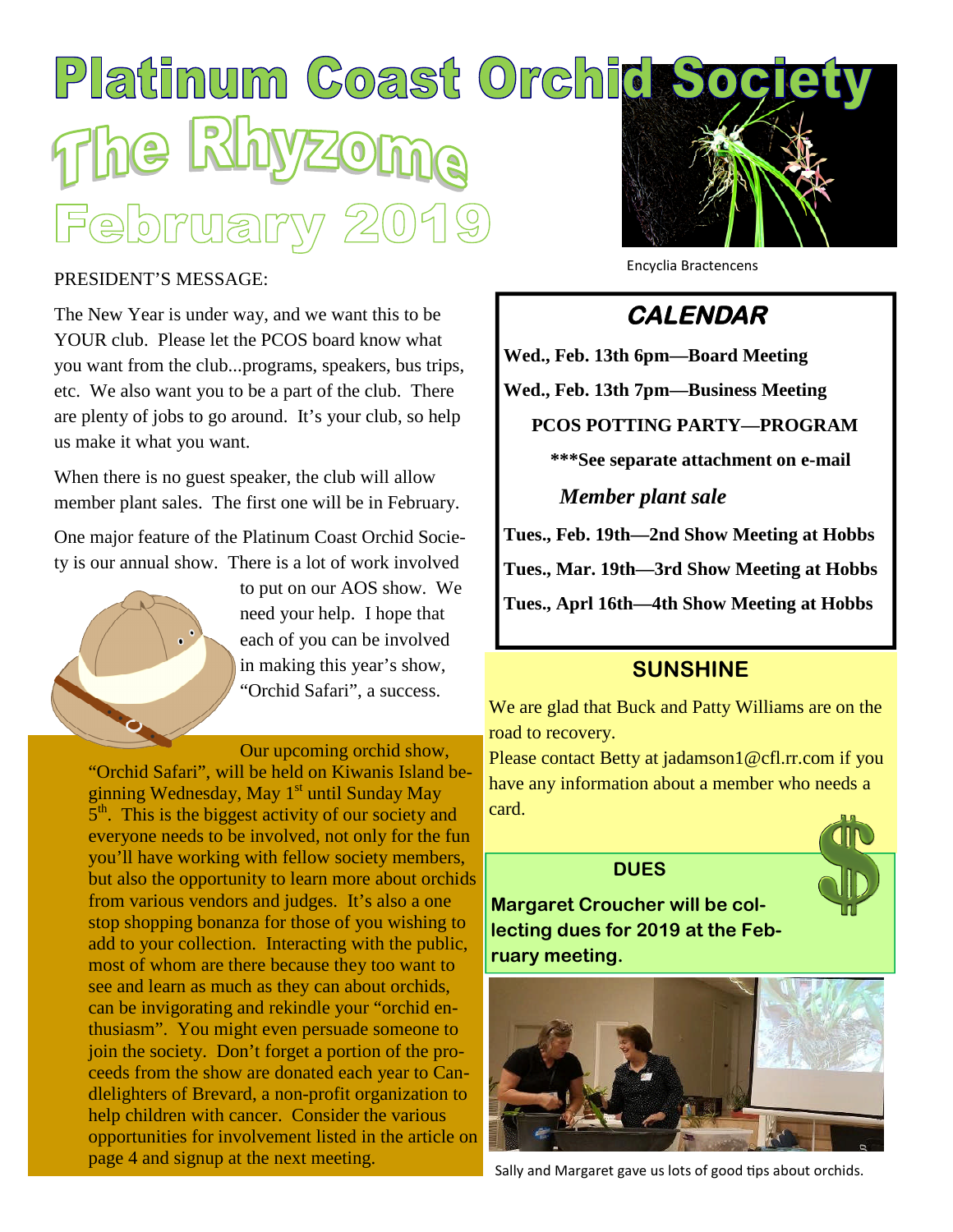# GREAT PLACES FOR MEMBERS TO FIND INFORMATION ON ORCHIDS:

- 1. Programs—Take notes—someday they will make sense.
- 2. A OS Magazine articles. "Orchids" is available at every meeting for check out.
- 3. Members— Ask longtime members about orchids, but realize that your yard and potting choices are key. We all use trial and error to succeed.
- 4. Internet sites—**www.aos.org**—This AOS site has the answer to almost any question.
- **5.** Rambles at members' homes to help you identify the best way to grow your orchids.

PCOS is an affiliate of the **American Orchid Society (AOS).** There's an abundance of information on the AOS website. Please visit www.aos.org for articles, advice on growing orchids, and lots of free information.

Ask Betty Adamson for an application if you're interested in joining.

For all current members, remember that your renewal notice will arrive in the Orchid Magazine prior to your month of renewal.

www.aos.org

## **UPCOMING SHOWS**

**Feb. 2-3—Venice Area Orchid Society Annual Show & Sale, Venice Community Center, Venice, FL**

**Feb. 8-10—Greater Orlando Orchid Society Annual Show and Sale, Orlando Garden Club, Orlando FL**

**Feb. 9-10—Boca Raton Orchid Society Show, Safe Schools Institute, Boca Raton, FL**

**Feb. 16-17—Port Saint Lucie Orchid Show, Port Saint Lucie Botanical Gardens, Port Saint Lucie, FL**

**Feb. 23-24—Naples Orchid Society Show, Naples Botanical Garden, Naples, FL**

**Mar. 2-3—Tampa Bay Orchid Society Show, Tampa Scottish Rite Center, Tampa, FL**

**Mar. 8-10—Gulf Coast Orchid Alliance Show, North Collier Regional Park, Naples, FL**

**Mar. 16-17—Jacksonville Orchid Society Show, Garden Club of Jacksonville, Jacksonville, FL**

**Mar. 23-24—Orchid Society of Highlands County, Jack Stroup Civic Center, Sebring, FL**

**Mar. 30-31—Nature Coast Orchid Society Spring Show, VFW Post 8681, Spring Hill, FL**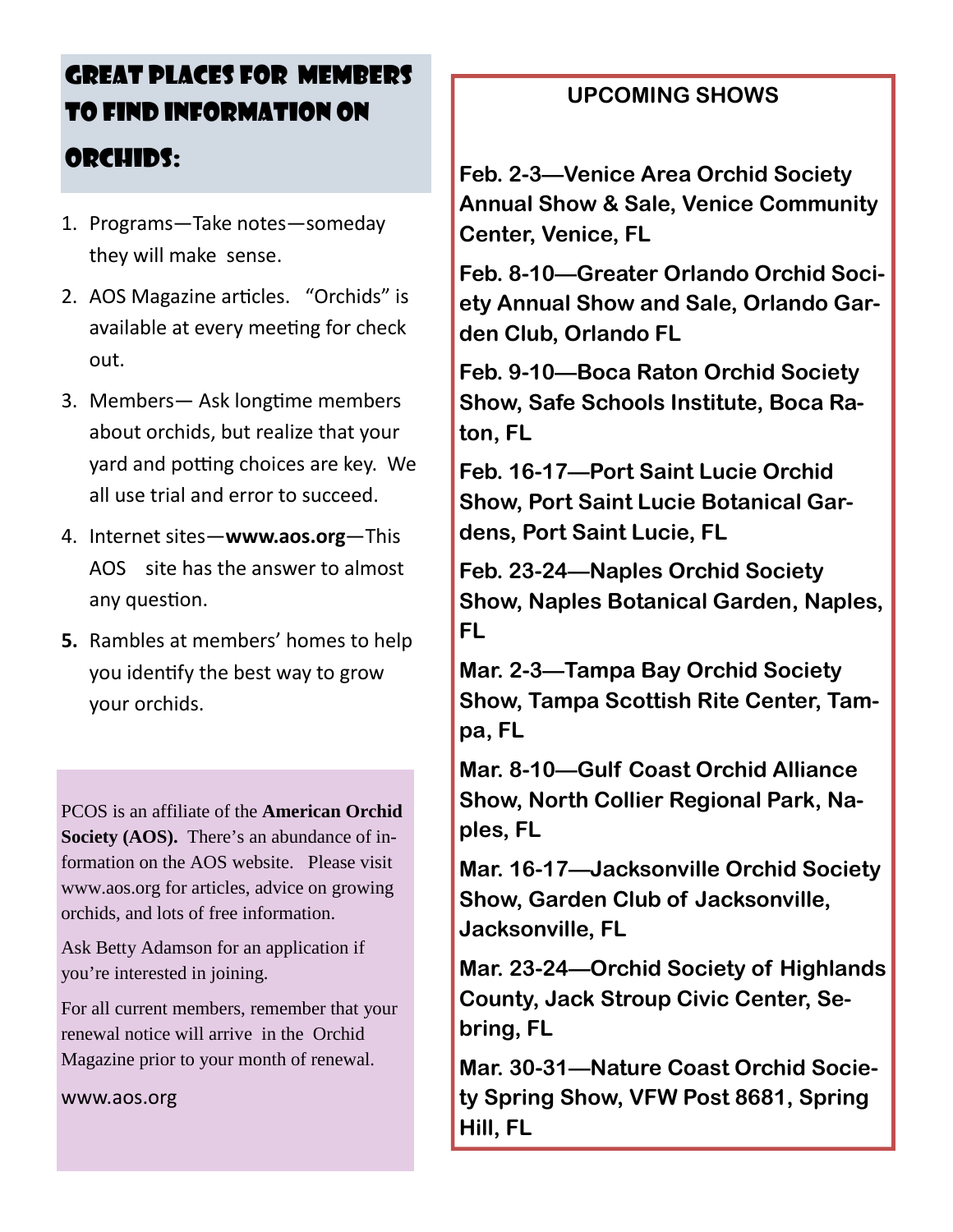# **2019 PCOS OFFICERS & CHAIRMEN**

#### **PRESIDENT**

**Peter Pancoast President@PlatinumCoastOrchidSociety.org**

# **VICE PRESIDENT**

**Margaret Croucher VP@PlatinumCoastOrchidSociety.org**

**TREASURER Margaret Smith Treasurer@PlatinumCoastOrchidSociety.org**

**SECRETARY Patti Williams Secretary@PlatinumCoastOrchidSociety.org**

#### **DIRECTORS**

**Laura Blackmon (2019-2020) Julie Howard (2018-2019) Ed Kidder (2018-2019) Kathy Jacobson (2019-2020)**

**PLANT FORUM Betty Adamson MEMBERSHIP**

**Margaret Croucher**

**NEWSLETTER EDITOR**

**Patti Scholes**

**SUNSHINE**

**Betty Adamson**

**GREETER**

**Maureen Malone**

**PROGRAMS**

**Margaret Croucher**

**PHOTOGRAPHER**

**Charlie Scholes**

**AOS LIAISON**

**Betty Adamson**

**RAFFLE**

**JoAnn Amos**

**REFRESHMENTS**

**—————————**

**WEBMASTER Dennis Gollehon**

> **AUDIO Mike Ellis**

New Board: l-r Past Pres. Jodi Kittleson, Director Julie Howard (Joann stood in), Dir. Ed Kidder, Dir. Kathy Jacobson, Dir. Laura Blackmon, Treasurer Margaret Smith, Sec. Patty Williams, Veep. Margaret Croucher, Pres. Peter Pancoast. Betty Adamson installed the officers



### **BE PART OF THE TEAM!**